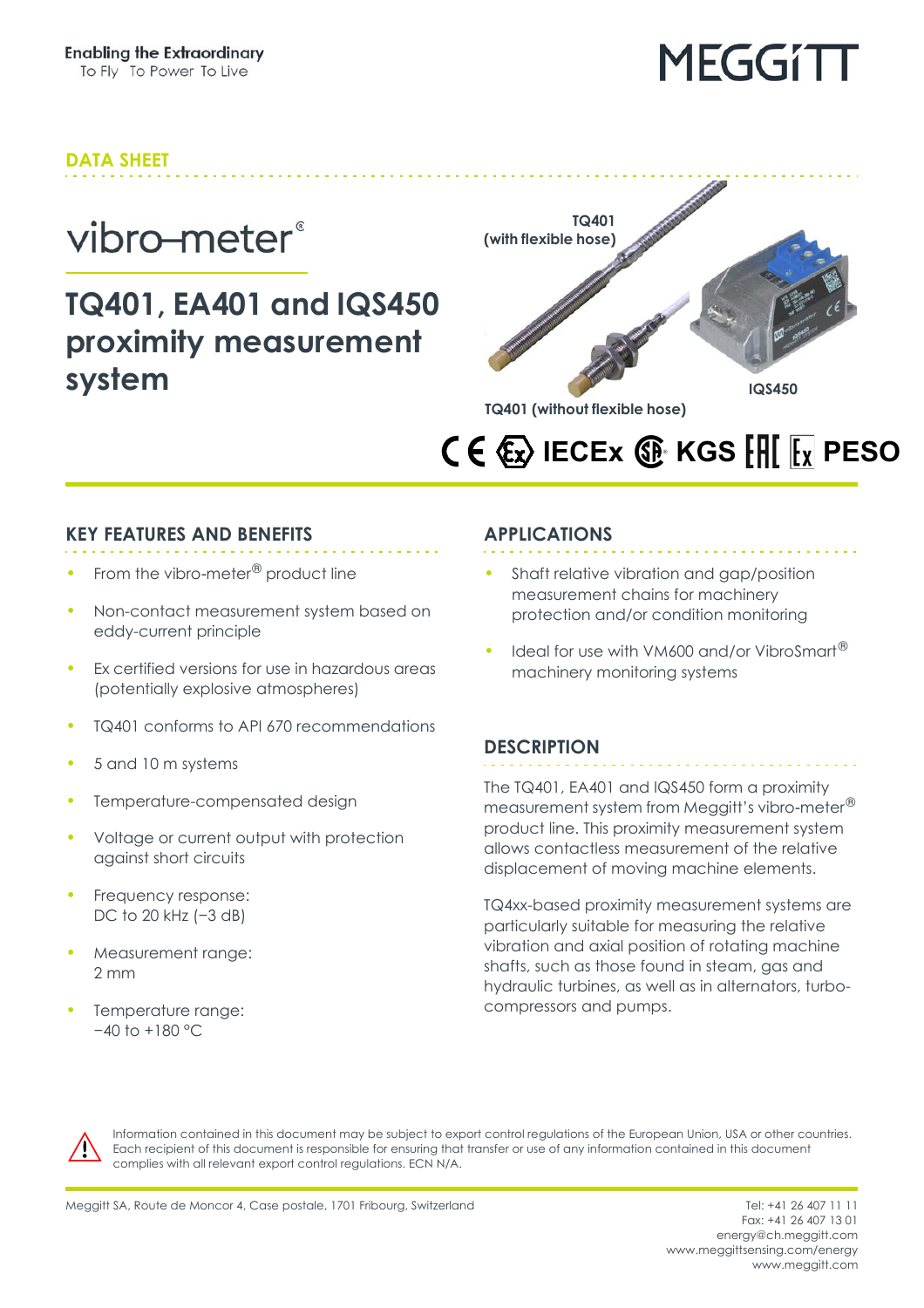## MEGGITI

#### **DESCRIPTION** *(continued)*

The system is based around a TQ401 non-contact sensor and an IQS450 signal conditioner. Together, these form a calibrated proximity measurement system in which each component is interchangeable. The system outputs a voltage or current proportional to the distance between the transducer tip and the target, such as a machine shaft.

The active part of the transducer is a coil of wire that is moulded inside the tip of the device, made of Torlon® (polyamide-imide). The transducer body is made of stainless steel. The target material must, in all cases, be metallic.

The transducer body is available with metric or imperial thread. The TQ401 has an integral coaxial cable, terminated with a self-locking miniature coaxial connector. Various cable lengths (integral and extension) can be ordered.

The IQS450 signal conditioner contains a highfrequency modulator/demodulator that supplies a driving signal to the transducer. This generates the necessary electro-magnetic field used to measure the gap. The conditioner circuitry is made of high-quality components and is mounted in an aluminium extrusion.

The TQ401 transducer can be matched with a single EA401 extension cable to effectively lengthen the front-end. Optional housings, junction boxes and interconnection protectors are available for the mechanical and environmental protection of the connection between the integral and extension cables.

TQ4xx-based proximity measurement systems can be powered by associated machinery monitoring systems such as VM600 cards or VibroSmart<sup>®</sup> modules, or by another power supply.

For specific applications, contact your local Meggitt representative.

#### **SPECIFICATIONS**

#### **Overall proximity measurement system**

#### **Operation**

- Sensitivity
- 
- 
- Linear measurement range (typical)
- 
- 

Frequency response : DC to 20 kHz (−3 dB)

- 
- Ordering option B11 : 8 mV/um (200 mV/mil)
- Ordering option B12 : 2.5 µA/µm (62.5 µA/mil)
- Ordering option B11 : 0.2 to 2.2 mm, corresponding to a −1.6 to −17.6 V output
- Ordering option B12 : 0.2 to 2.2 mm, corresponding to a −15.5 to −20.5 mA output
- Linearity : See **Performance curves [on page](#page-4-0) 5**
	-
- Interchangeability of elements : All components in system are interchangeable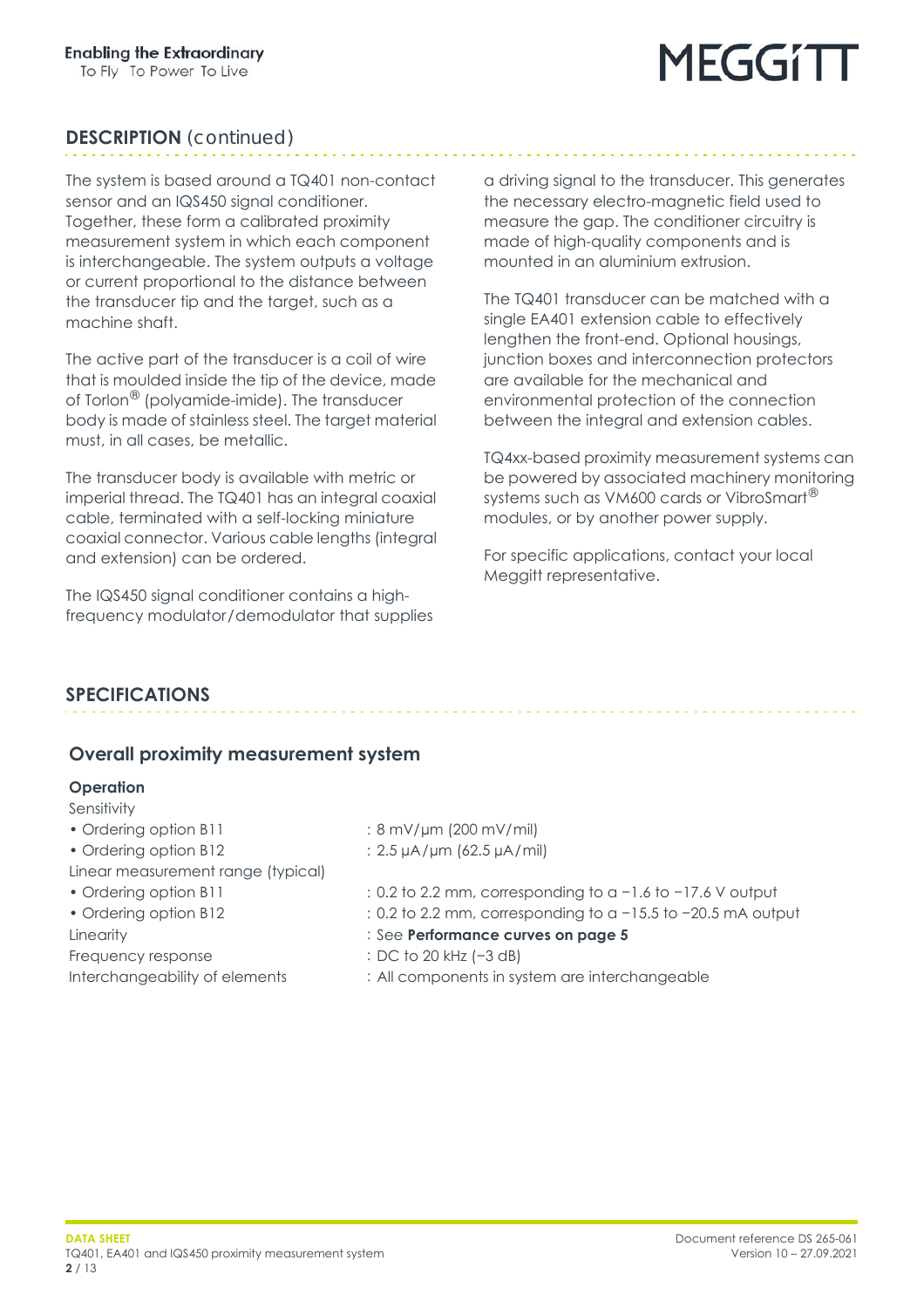. . . . . . . . . . . . . . . . .

### **SPECIFICATIONS** *(continued)*

#### **Environmental**

#### <span id="page-2-0"></span>**Potentially explosive atmospheres**

Available in Ex approved versions for use in hazardous locations

| Type of protection Ex i: intrinsic safety (ordering option A2) |                                                |                                                                          |
|----------------------------------------------------------------|------------------------------------------------|--------------------------------------------------------------------------|
| Europe                                                         | EC type examination certificate                | LCIE 11 ATEX 3091 X<br>$II$ 1G (Zones 0, 1, 2)<br>Ex ia IIC $T6T3$ Ga    |
| International                                                  | <b>IECEx certificate of conformity</b>         | <b>IECEX LCI 11.0061X</b><br>Ex ia IIC T6T3 Ga                           |
| North America                                                  | cCSAUs certificate of compliance               | CCSAus 1514309<br>Class I, Divisions 1 and 2, Groups A, B, C, D<br>Ex ia |
| South Korea                                                    | KGS certificate of conformity                  | kgs 15-ga4b0-0664X<br>Ex ia IIC T6 to T3                                 |
| Russian Federation                                             | EA <sub>3</sub> C RU certificate of conformity | EA 3C RU C-CH. A Δ07. B. 03003/21<br>OEx ia IIC T6T3 Ga X                |
| India                                                          | PESO approval certificate*                     | PESO A/P/HQ/WB/104/5575 (P447944)<br>Exial IC T6T3 Ga                    |

| Type of protection Ex nA: non-sparking (ordering option A3) |                                           |                                                                    |
|-------------------------------------------------------------|-------------------------------------------|--------------------------------------------------------------------|
| Europe                                                      | Voluntary type examination<br>certificate | LCIE 11 ATEX 1010 X<br>$\parallel$ 3G (Zone 2)<br>Ex nA II T6T3 Gc |
| International                                               | <b>IECEx certificate of conformity</b>    | <b>IECEX LCI 11.0063X</b><br>Ex nA II T6T3 Gc                      |
| North America                                               | cCSAus certificate of compliance          | CCSAus 1514309<br>Class I, Division 2, Groups A, B, C, D           |
| Russian Federation                                          | EAGC RU certificate of conformity**       | ЕАЭС RU C-CH.AД07.B.03003/21<br>2Ex nA II T6T3 Gc X                |

\*Not engraved/marked on the products.

\*\*Not engraved/marked on all products.

**For specific parameters of the mode of protection concerned and special conditions for safe use,**  $\bigwedge$ **refer to the Ex certificates that are available from Meggitt SA.**

When using protection mode "Ex nA" (non-sparking), the user must ensure that the signal conditioner is  $\triangle$ **installed in an industrial housing or enclosure that ensures a protection rating of at least IP54 (or equivalent).**

**For the most recent information on the Ex certifications that are applicable to this product,**  $\triangle$ **refer to the** *Ex product register* **(***PL-1511***) document that is available from Meggitt SA.**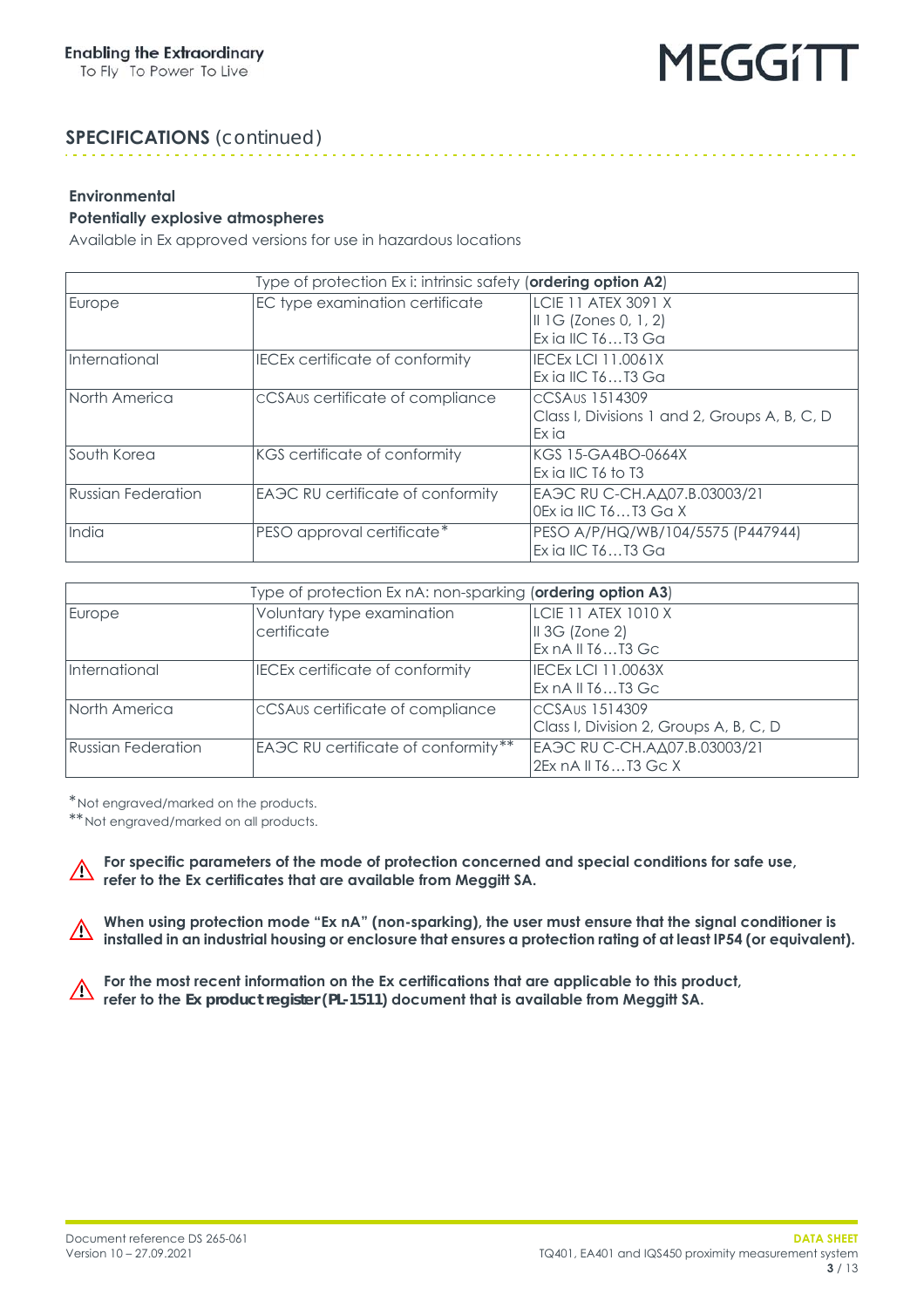#### **SPECIFICATIONS** *(continued)*

| <b>Approvals</b>                                                               |                                                                                                                                                       |
|--------------------------------------------------------------------------------|-------------------------------------------------------------------------------------------------------------------------------------------------------|
| Conformity                                                                     | : CE marking, European Union (EU) declaration of conformity.<br>EAC marking, Eurasian Customs Union (EACU) certificate/<br>declaration of conformity. |
| Electromagnetic compatibility                                                  | $:$ EN 61000-6-2:2005.<br>EN 61000-6-4:2007 + A1:2011.<br>TR CU 020/2011.                                                                             |
| Electrical safety                                                              | $: EN 61010-1:2010$                                                                                                                                   |
| Environmental management                                                       | : RoHS compliant (2011/65/EU)                                                                                                                         |
| Hazardous areas                                                                | : Ex approved versions<br>(see Potentially explosive atmospheres on page 3)                                                                           |
| Russian federal agency for technical<br>regulation and metrology (Rosstandart) | : Pattern approval certificate OC.C.28.004.A N° 58976                                                                                                 |

| Calibration temperature | : +23 °C $\pm$ 5 °C      |
|-------------------------|--------------------------|
| Target material         | : VCL 140 steel (1.7225) |

Note: If special calibration is required, please define the alloy precisely or supply a sample of alloy (minimum: Ø30 mm / 1 cm thick) according to Meggitt SA drawing number PZ 7009/1.

#### <span id="page-3-0"></span>**Total system length**

**System calibration**

The total system length (TSL) is the sum of the length of the TQ4xx transducer's integral cable and the length of the EA40x extension cable. The supported TSLs can be obtained from different combinations of cables. Total system lengths

| •5m          | : 0.5 m integral cable + 4.5 m extension cable.<br>1.0 m integral cable + 4.0 m extension cable.<br>1.5 m integral cable + 3.5 m extension cable.<br>2.0 m integral cable + 3.0 m extension cable.<br>5.0 m integral cable with no extension cable. |
|--------------|-----------------------------------------------------------------------------------------------------------------------------------------------------------------------------------------------------------------------------------------------------|
| $\cdot$ 10 m | : 0.5 m integral cable +9.5 m extension cable.<br>1.0 m integral cable +9.0 m extension cable.<br>1.5 m integral cable + 8.5 m extension cable.<br>2.0 m integral cable + 8.0 m extension cable.                                                    |

Note: The combination of cables selected for a particular total system length depends on the application. For example, to obtain the optimum location for the separation between the integral and extension cables or to eliminate the requirement for an extension cable.

#### <span id="page-3-1"></span>**Total system length trimming**

Due to the characteristics of the coaxial cable, an "electrical trimming" of the nominal length of extension cables is necessary to optimize the system performance and the transducer interchangeability.

TSL for  $a$  5 m measurement chain  $a$   $44$  m minimum TSL for a 10 m measurement chain  $\cdot$  8.5 m minimum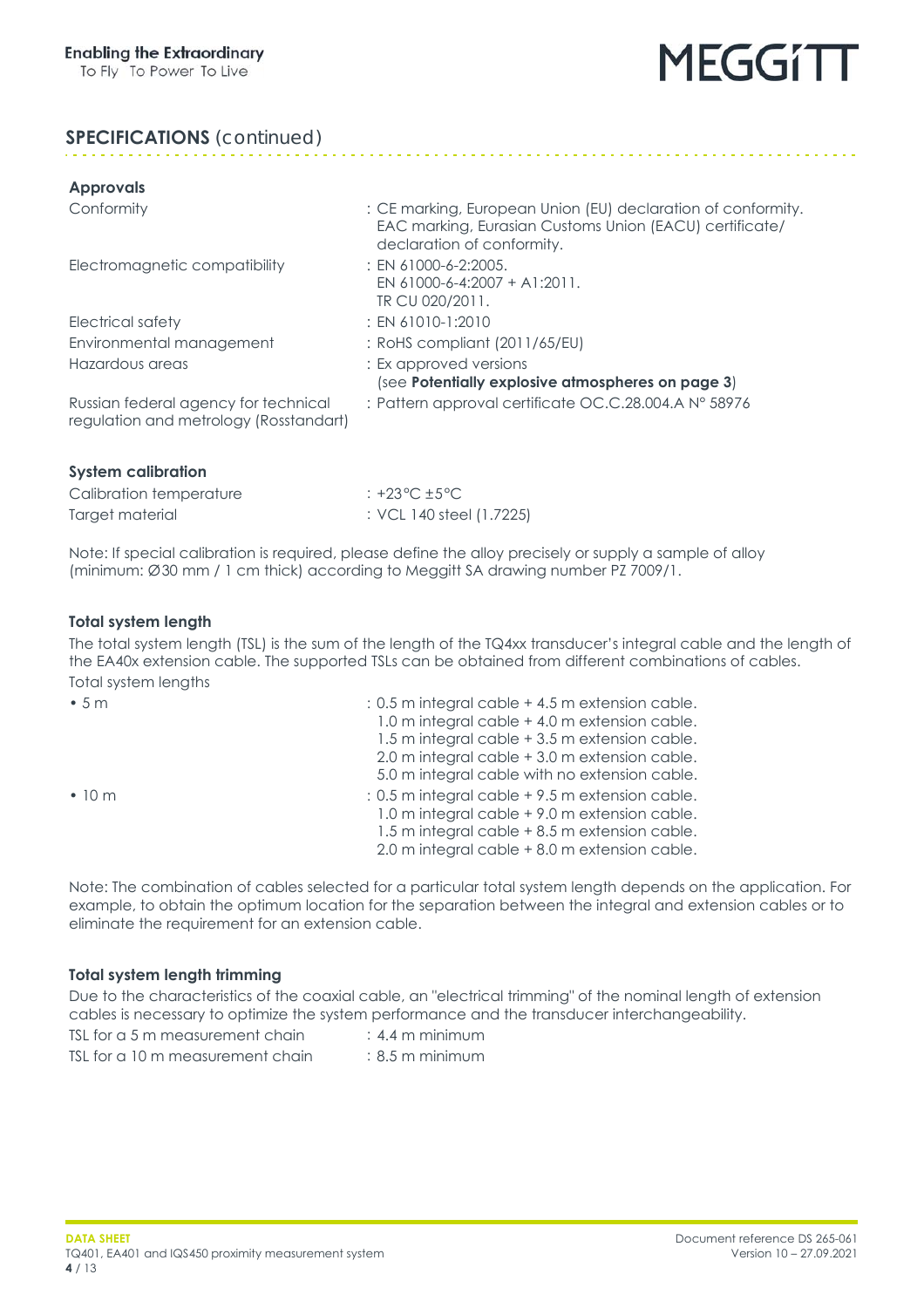#### **SPECIFICATIONS** *(continued)*

#### <span id="page-4-0"></span>**Performance curves for TQ401 with IQS450**



Signal conditioner: IQS450 Standard target material: VCL 140 (1.7225)<br>Equivalent materials: A 37.11 (1.0065), A 37.11 (1.0065), AFNOR 40 CD4, AISI 4140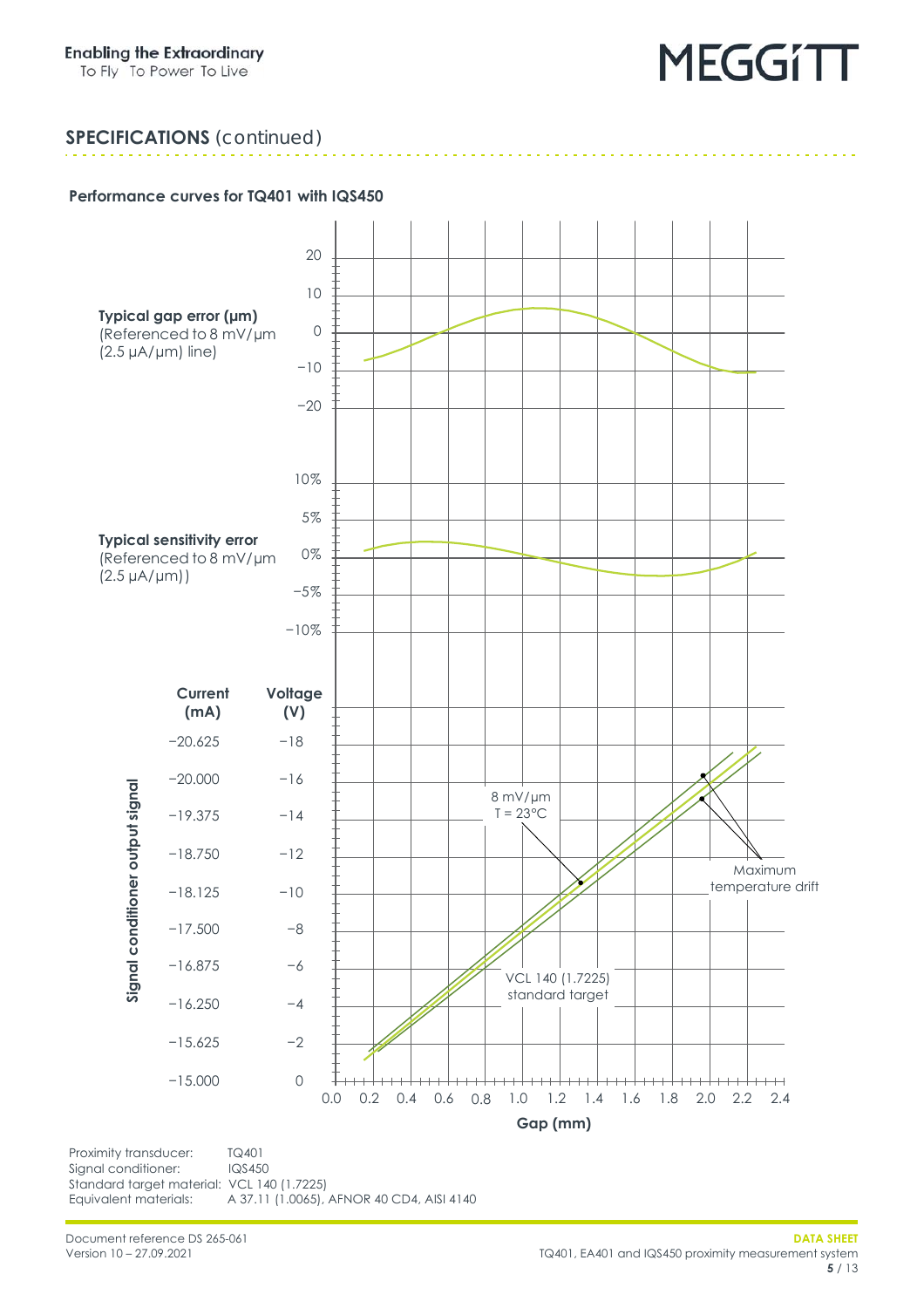#### **SPECIFICATIONS** *(continued)*

#### **TQ401 proximity transducer and EA401 extension cable**

#### **General**

Transducer input requirements : High-frequency power source from an IQS450 signal conditioner

#### **Environmental**

#### Temperature ranges

- 
- 
- Cable and connector : −40 to +200°C
- Heat-shrinkable sleeve : −40 to +135°C Protection rating (according to IEC 60529) Vibration (according to IEC 60068-2-26) Shock acceleration (according to IEC 60068-2-27)

#### **Physical characteristics**

Optional protection

- Flexible stainless steel hose (protection tube)
- Heat-shrinkable sleeve (modified Polyolefin)
- Transducer : −40 to +180°C with drift <5% (operating).
	- +180 to +220°C with drift >5% (short-term survival).
- Transducer and cable : **−40 to +195°C if used in an Ex Zone**
	-
	-
	- : The head of the proximity transducer (transducer tip and integral cable) is rated IP68
	- : 5 g peak between 10 and 500 Hz
	- : 15 g peak (half sine-wave, 11 ms duration)
- Transducer construction : Wire coil Ø5 mm, Torlon (polyamide-imide) tip, encapsulated in stainless steel body (AISI 316L) with high-temperature epoxy glue
- Integral and extension cables : FEP covered 50  $\Omega$  coaxial cable, Ø2.65 or Ø3.6 mm
- Connectors : Self-locking miniature coaxial connectors. Note: When connecting, these should be hand-tightened until locked.
	- : The stainless steel hose provides additional mechanical protection but is not leak-tight
	- : The heat-shrinkable sleeve provides additional mechanical and electrical protection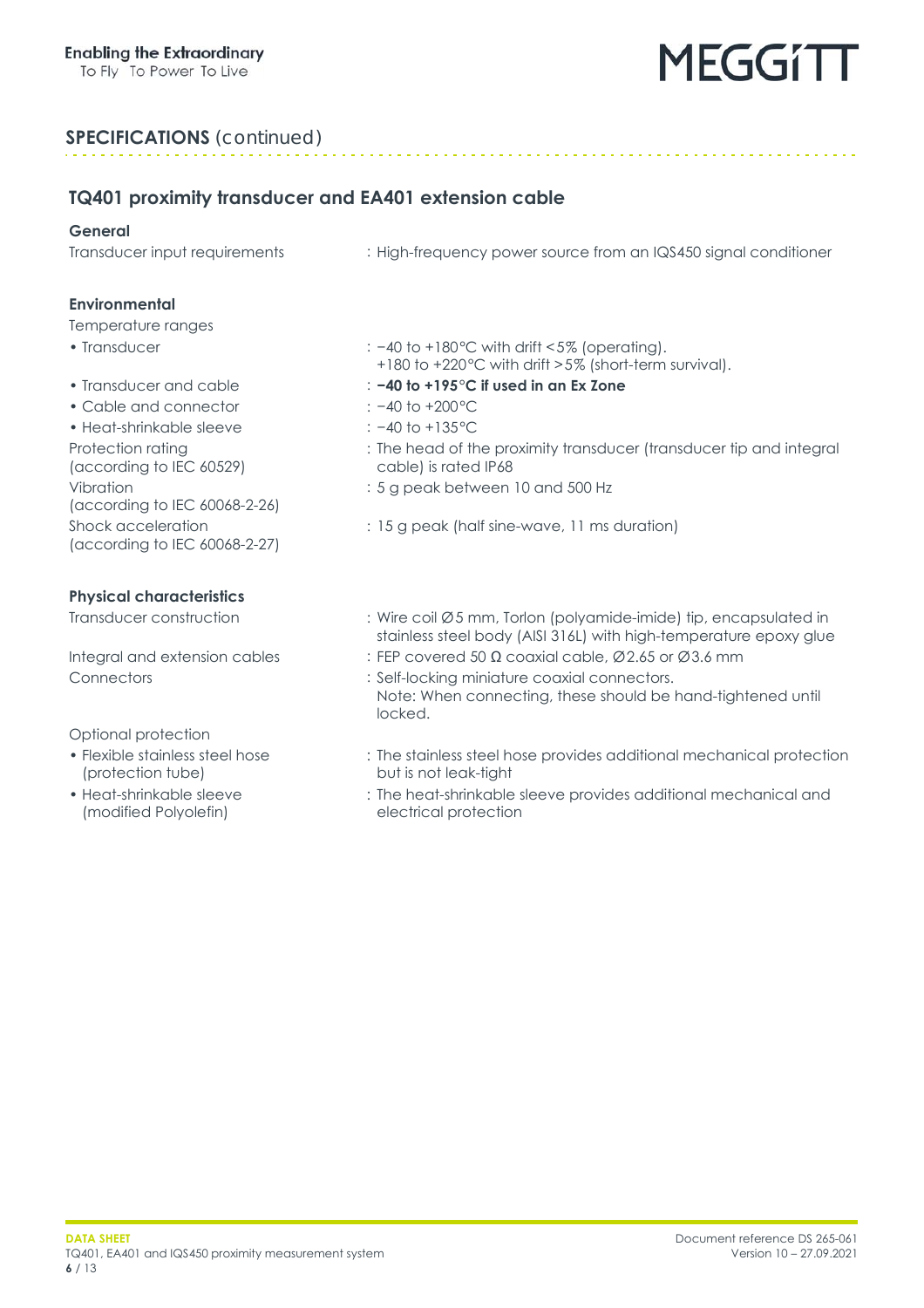

#### **SPECIFICATIONS** *(continued)*

#### **IQS450 signal conditioner**

#### **Output**

Voltage output, 3-wire configuration

| • Voltage at min. GAP                | $: -1.6$ V           |
|--------------------------------------|----------------------|
| • Voltage at max. GAP                | $: -17.6$ V          |
| • Dynamic range                      | :16V                 |
| • Output impedance                   | $: 500 \Omega$       |
| • Short-circuit current              | $:45 \text{ mA}$     |
| Current output, 2-wire configuration |                      |
| • Current at min. GAP                | $: -15.5 \text{ mA}$ |
| • Current at max. GAP                | $: -20.5 \text{ mA}$ |
| • Dynamic range                      | $:5 \text{ mA}$      |
| Output capacitance                   | : 1nF                |
| Output inductance                    | : 100 µH             |
|                                      |                      |

#### **Supply**

Voltage output, 3-wire configuration • Voltage : −20 to −32 V\* • Current : −13 mA ±1 mA (-25 mA max.) Current output, 2-wire configuration • Voltage : −20 to −32 V\* • Current : −15.5 to −20.5 mA Supply input capacitance : 1 nF Supply input inductance : 100 µH

#### **Environmental**

#### **Temperature**

• Operating : −35 to +85°C\* • Storage : −40 to +85 °C Humidity **Humidity** : 95% max. non-condensing. Protection rating (according to IEC 60529)

Vibration (according to IEC 60068-2-26) Shock acceleration (according to IEC 60068-2-27)

#### **Physical characteristics**

100% condensing (not submerged). : IP40

- : 2 g peak between 10 and 55 Hz
- : 15 g peak (half sine-wave, 11 ms duration)
- Construction material : Injection-moulded aluminium
- Mounting : Two or four M4 screws
- Dimensions : See **Mechanical drawings and ordering information [on page](#page-10-0) 11**

\*See **[Thermal considerations on page](#page-7-0) 8**.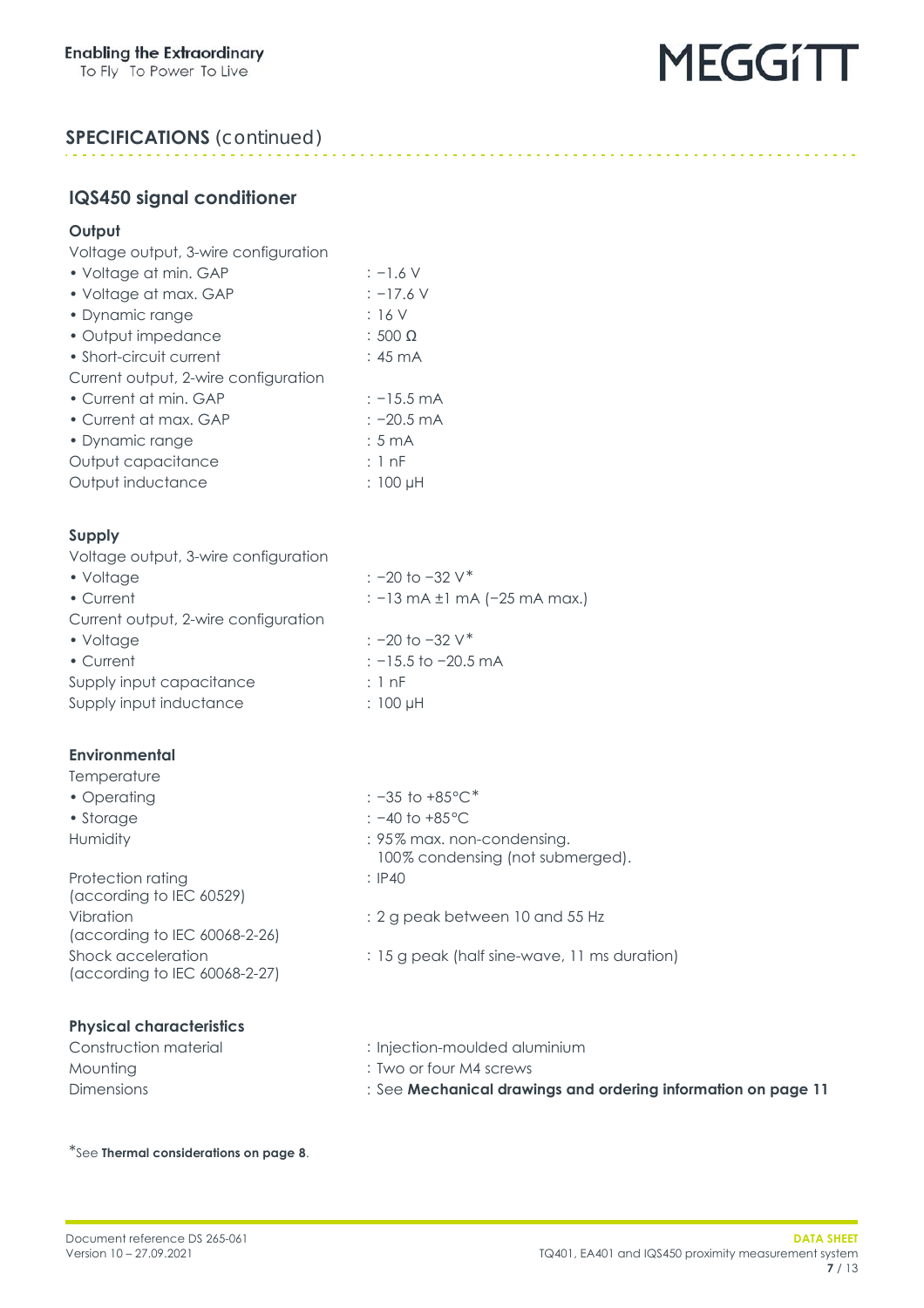. . . . . . . . . . . . . . . . . . . .

#### **SPECIFICATIONS** *(continued)*

| <b>Electrical connections</b>                                       |                                                                                                                                |
|---------------------------------------------------------------------|--------------------------------------------------------------------------------------------------------------------------------|
| Input                                                               | : Self-locking miniature coaxial connector (female).<br>Note: When connecting, this should be hand-tightened, until<br>locked. |
| Output and power supply                                             | : Three screw terminals – wire section 2.5 mm <sup>2</sup> max.                                                                |
| Weight                                                              |                                                                                                                                |
| Standard version                                                    | $: 140$ g approx.                                                                                                              |
| Ex version                                                          | : 220 g approx.                                                                                                                |
| Signal conditioner with MA130 mounting adaptor (ordering option I1) |                                                                                                                                |
| Universal DIN rail holder type                                      | :TSH 35                                                                                                                        |

nolder type DIN rail type (according to EN 50022 / IEC 60715) Dimensions : See **[Accessories on page](#page-11-0) 12**

: TH 35-7.5 and TH 35-15

#### <span id="page-7-0"></span>**Thermal considerations**

The IQS450 signal conditioner will operate at ambient temperatures as high as 85°C, but to do so, it requires derating of the maximum input voltage. The IQS450 must operate between the minimum supply voltage and the maximum supply voltage, as shown on the following graph.

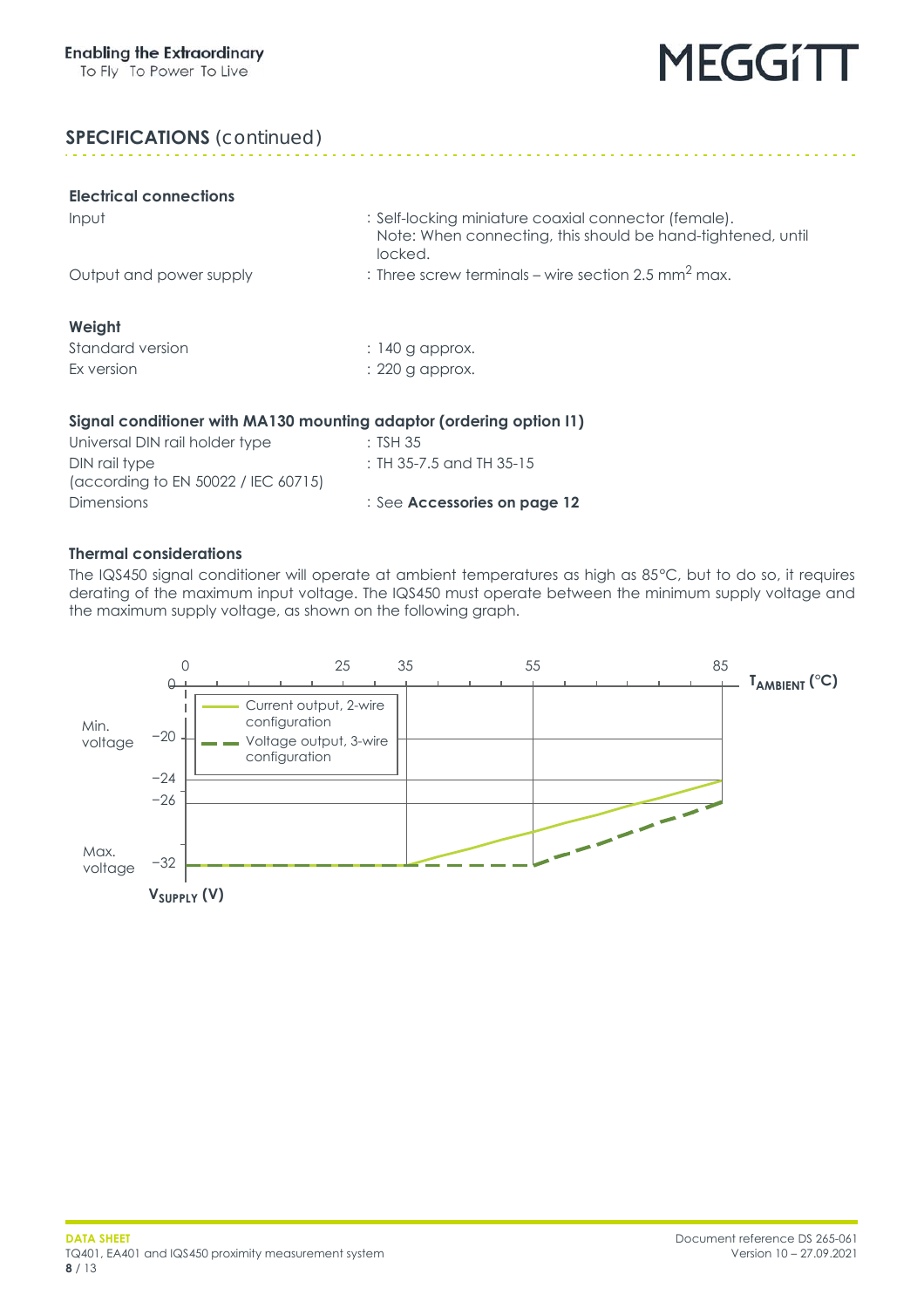#### **MECHANICAL DRAWINGS AND ORDERING INFORMATION**

#### **TQ401 proximity transducer**

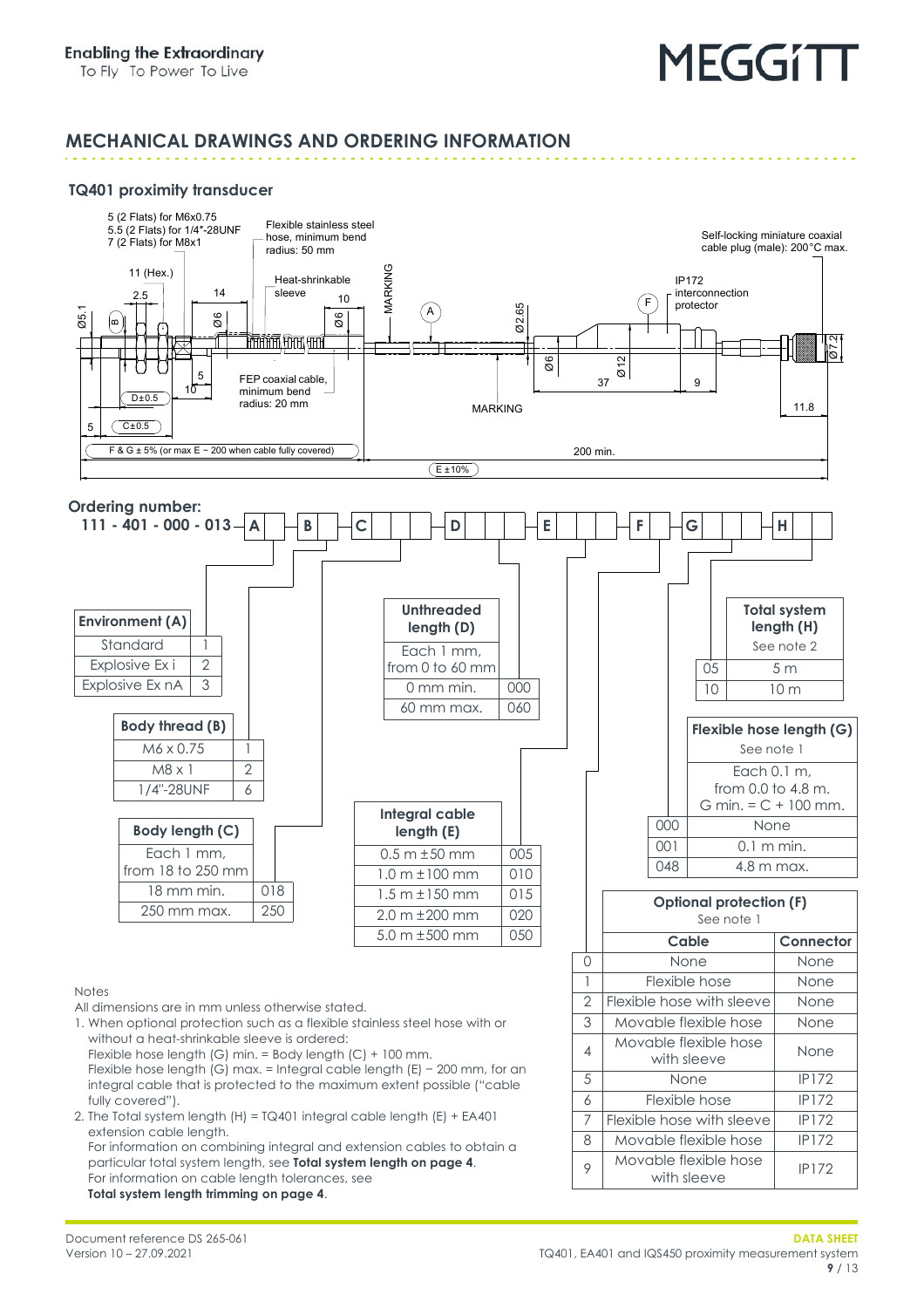#### **MECHANICAL DRAWINGS AND ORDERING INFORMATION** *(continued)*

#### **EA401 extension cable**





Notes

All dimensions are in mm unless otherwise stated.

1. The total system length = TQ401 integral cable length + EA401 extension cable length (E).

- For information on combining integral and extension cables to obtain a particular total system length, see **[Total system length on page](#page-3-0) 4**. For information on cable length tolerances, see **[Total system length trimming on page](#page-3-1) 4**.
- 2. When optional protection such as a flexible stainless steel hose with or without a heat-shrinkable sleeve is ordered: Flexible hose length (G) max. = EA401 extension cable length (E) − 150 mm, for an extension cable that is protected to the maximum extent possible ("cable fully covered").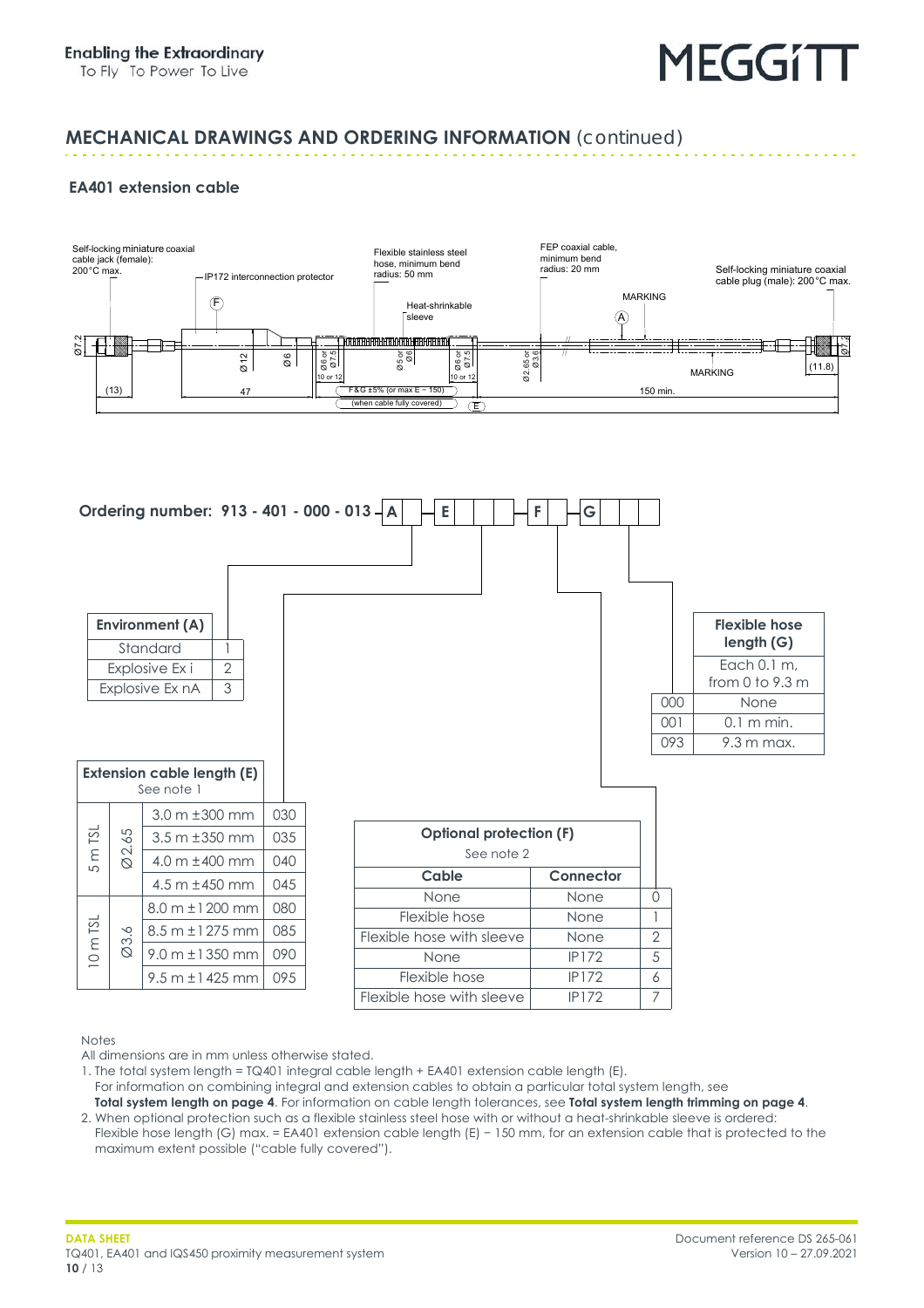DIN rail mounting kit for

#### **MECHANICAL DRAWINGS AND ORDERING INFORMATION** *(continued)*

#### <span id="page-10-0"></span>**IQS450 signal conditioner**





**Signal conditioner with MA130 mounting adaptor (ordering option I1)**



ঞ<br>ব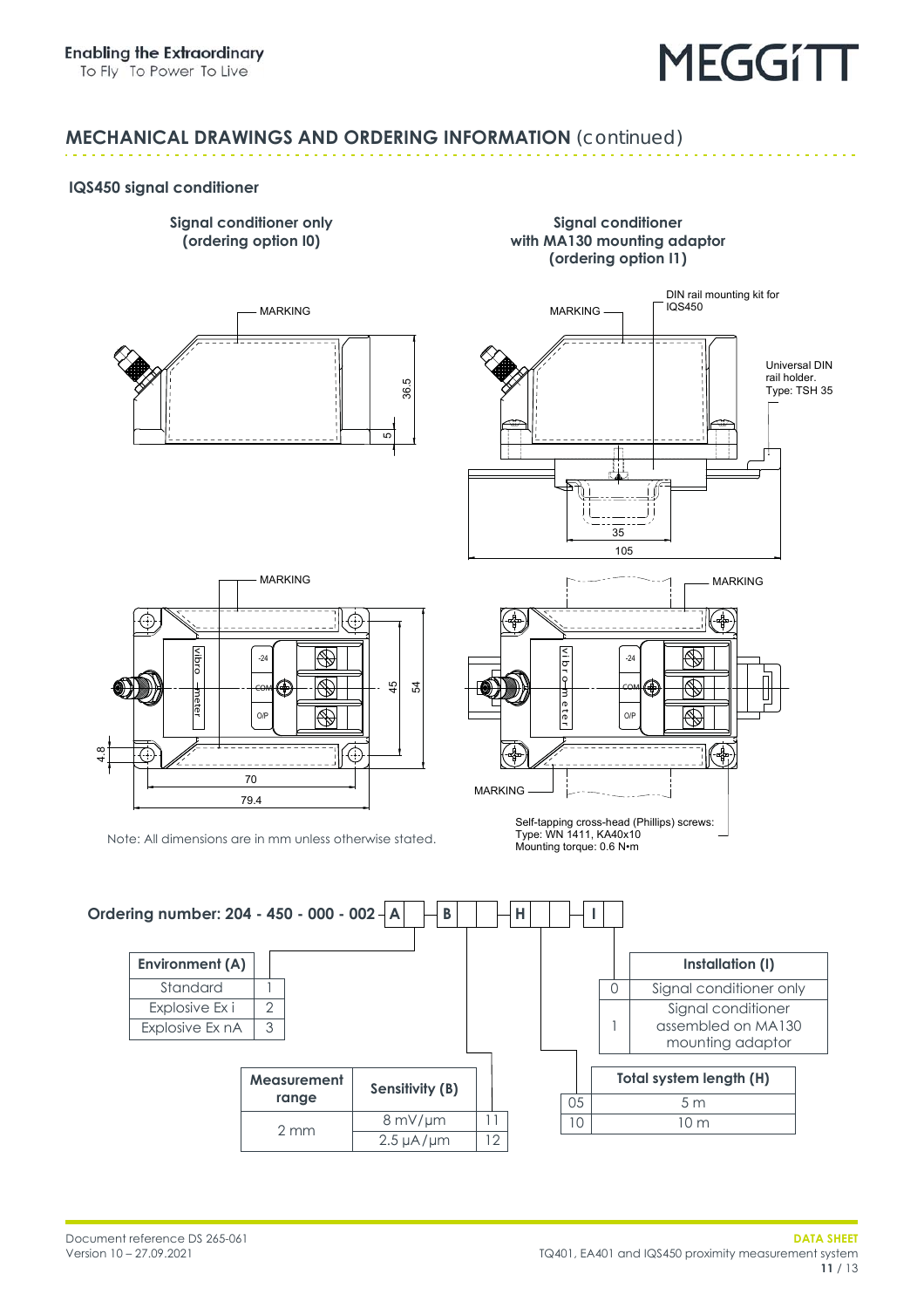

#### <span id="page-11-0"></span>**ACCESSORIES**

| ABA17x             | Industrial housings                |
|--------------------|------------------------------------|
| <b>IP172</b>       | Interconnection protection         |
| JB118              | Junction box                       |
| <b>KS107</b>       | Flexible conduit (protection tube) |
| MA130              | Mounting adaptor                   |
| SG <sub>1</sub> xx | Cable feedthroughs                 |
|                    |                                    |

#### **MA130 mounting adaptor (for IQS450)**

- : Refer to corresponding data sheet
- : Refer to corresponding data sheet
- : Refer to corresponding data sheet
- : Refer to corresponding data sheet
	-
- : See below
- : Refer to corresponding data sheets



Note: All dimensions are in mm unless otherwise stated.

Ordering number (PNR): 809-130-000-011

#### **RELATED PRODUCTS**

| TQ402/TQ412, EA402 and IQS450 | Proximity measurement system<br>(2 or 4 mm measurement range)                                | : Refer to corresponding data sheet |
|-------------------------------|----------------------------------------------------------------------------------------------|-------------------------------------|
| TQ403, EA403 and IQS450       | Proximity measurement system<br>(12 mm measurement range)                                    | : Refer to corresponding data sheet |
| TQ422/TQ432, EA402 and IQS450 | Proximity measurement system<br>(2 or 4 mm measurement range,<br>high-pressure applications) | : Refer to corresponding data sheet |
| TQ423, EA403 and IQS450       | Proximity measurement system<br>(12 mm measurement range,<br>high-pressure applications)     | : Refer to corresponding data sheet |
| TQ442, EA402 and IQS450       | Proximity measurement system<br>(2 or 4 mm measurement range,<br>right-angle (90°) mount)    | : Refer to corresponding data sheet |